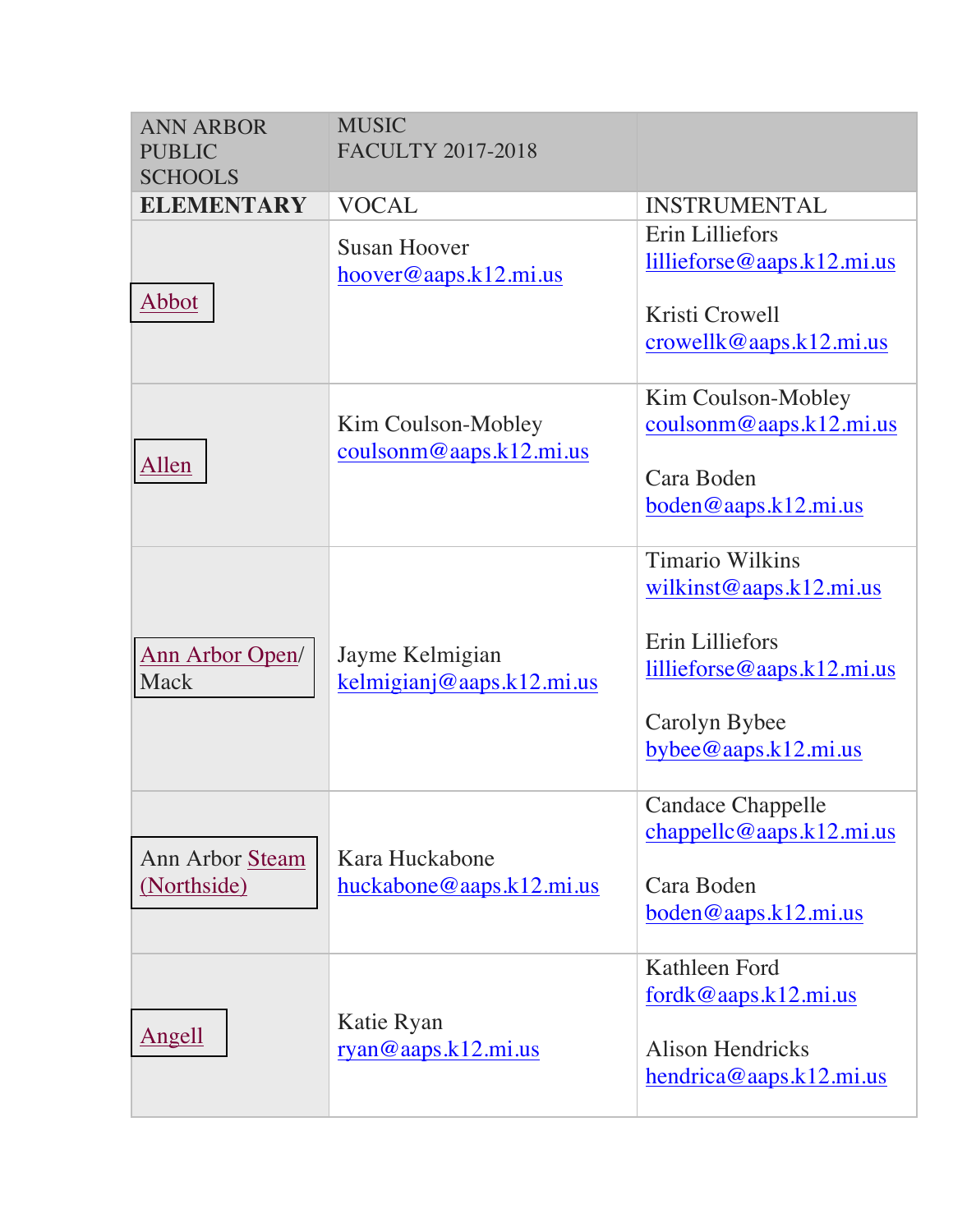| Bach              | Kristine Bishop<br>bishop@aaps.k12.mi.us                                                     | Kristine Bishop<br>bishop@aaps.k12.mi.us<br><b>Reid Smith</b><br>$\frac{\text{smithr@aaps.k12.mi.us}}{\text{smithr@aaps.k12.mi.us}}$ |
|-------------------|----------------------------------------------------------------------------------------------|--------------------------------------------------------------------------------------------------------------------------------------|
| <b>Bryant</b>     | <b>Kelly Ritter</b><br>krohnk@aaps.k12.mi.us                                                 |                                                                                                                                      |
| <b>Burns Park</b> | <b>Misty Noble</b><br>noblem@aaps.k12.mi.us<br><b>Marie Gatien</b><br>gatienm@aaps.k12.mi.us | Carolyn Bybee<br>$bybee@aaps.k12.mi.us$<br>Kathleen Ford<br>$fordk@aaps.k12.mi.us$                                                   |
| <b>Carpenter</b>  | <b>Anne Marie Borders</b><br>borders@aaps.k12.mi.us                                          | <b>Evaristo Rodriguez</b><br>rodrigueze@aaps.k12.mi.us<br><b>Brittany Osman</b><br>osmanb@aaps.k12.mi.us                             |
| Dicken            | <b>Austin Terris</b><br>$\frac{\text{terrisa@aaps.k12.mi.us}}{$                              | Sara Gibson<br><u>gibsons@aaps.k12.mi.us</u><br>Sarah Kaye<br>kayes@aaps.k12.mi.us                                                   |
| Eberwhite         | Jeffery Willets<br>willets@aaps.k12.mi.us                                                    | Sarah Kaye<br>kayes@aaps.k12.mi.us<br>Jeffery Willets<br>willets@aaps.k12.mi.us                                                      |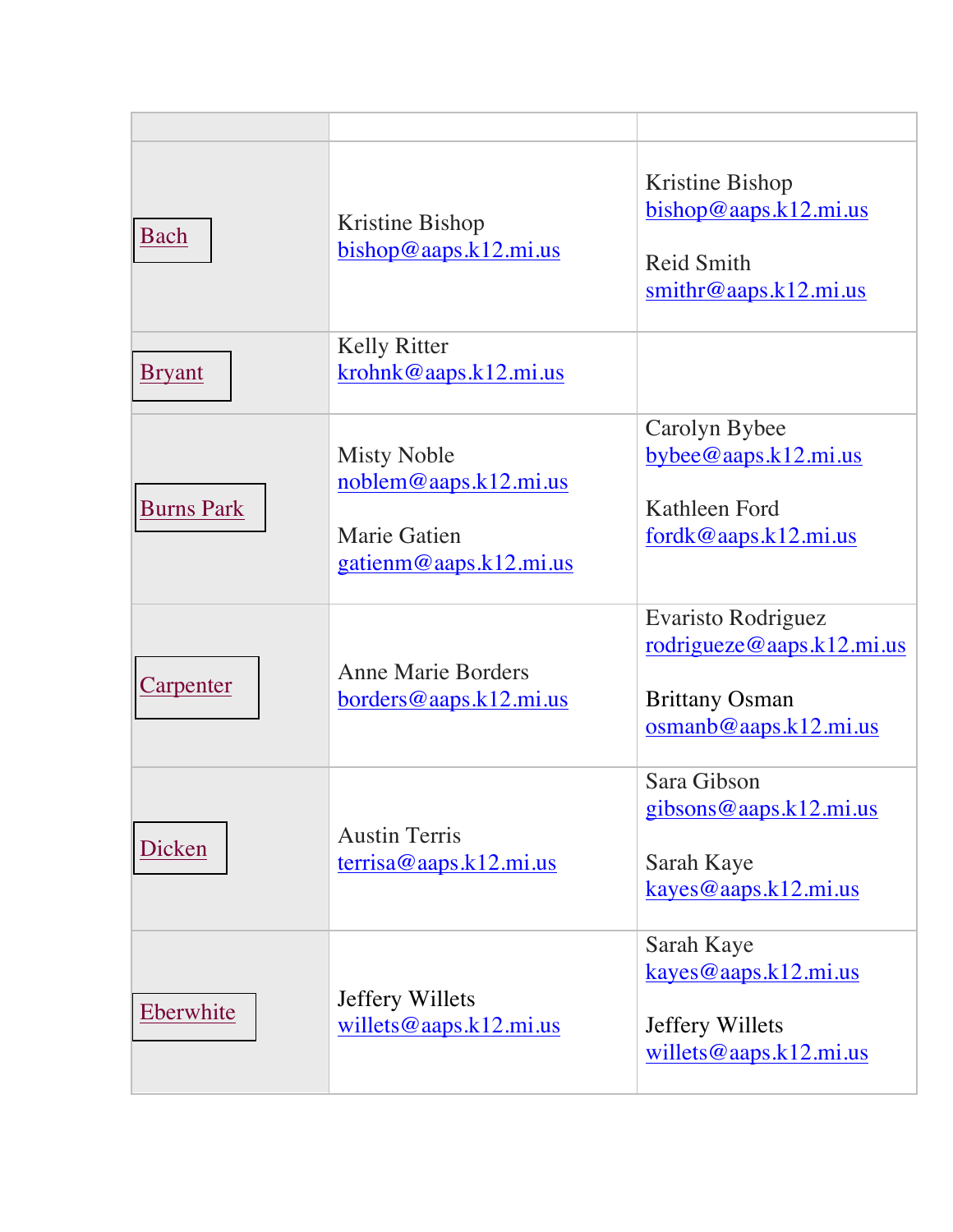| <b>Haisley</b> | <b>Tiffanie Waldron</b><br>Waldron@aaps.k12.mi.us                                                   | Craig Beery<br>beeryc@aaps.k12.mi.us<br><b>Reid Smith</b><br>$\frac{\text{smithr@aaps.k12.mi.us}}{$       |
|----------------|-----------------------------------------------------------------------------------------------------|-----------------------------------------------------------------------------------------------------------|
| King           | Barbara Vanek<br>vanek@aaps.k12.mi.us                                                               | Rosalie Koenig<br>koenig@aaps.k12.mi.us<br>Deb Katz<br>katz@aaps.k12.mi.us                                |
| Lakewood       | Amy Sierzega<br>$s$ ierzega@aaps.k12.mi.us                                                          | Amy Sierzega<br>$s$ ierzega@aaps.k12.mi.us<br><b>Reid Smith</b><br>$\frac{\text{smithr@aaps.k12.mi.us}}{$ |
| Lawton         | <b>Elizabeth Lentz</b><br>$l$ entze@aaps.k12.mi.us<br><b>Marie Gatien</b><br>gatienm@aaps.k12.mi.us | <b>Timario Wilkins</b><br>wilkinst@aaps.k12.mi.us<br>Erin Lilliefors<br>$l$ illieforse@aaps.k12.mi.us     |
| Logan          | <b>Christie Lower</b><br>lowerc@aaps.k12.mi.us                                                      | <b>Timario Wilkins</b><br>wilkinst@aaps.k12.mi.us<br>Deb Katz<br>katz@aaps.k12.mi.us                      |
| Mitchell       | Vera Schwankl<br>schwanklv@aaps.k12.mi.us                                                           | Vera Schwankl<br>schwanklv@aaps.k12.mi.us<br>Evaristo Rodriguez<br>rodriqueze@aaps.k12.mi.us              |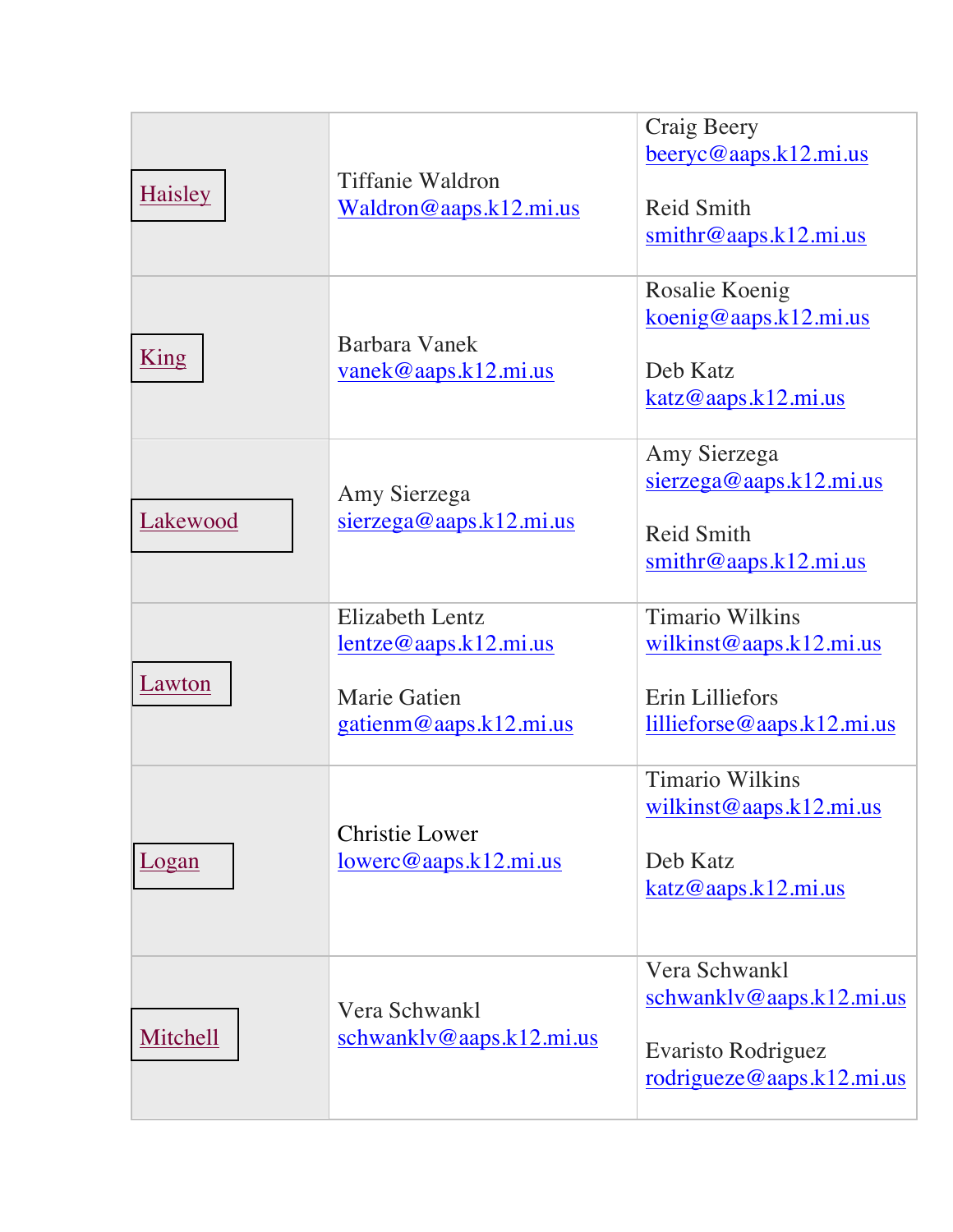| Pattengill              |                                                   | Kathleen Ford                          |
|-------------------------|---------------------------------------------------|----------------------------------------|
|                         |                                                   | fordk@aaps.k12.mi.us                   |
|                         | <b>Richard Knapp</b>                              |                                        |
|                         | knappr@aaps.k12.mi.us                             | Craig Beery                            |
|                         |                                                   | $\frac{\text{beeryc@aaps.k12.mi.us}}{$ |
|                         |                                                   |                                        |
|                         |                                                   | <b>Brittany Osman</b>                  |
|                         |                                                   | osmanb@aaps.k12.mi.us                  |
|                         | <b>Lyndsay Burke</b>                              |                                        |
| Pittsfield              | burkel@aaps.k12.mi.us                             | Craig Beery                            |
|                         |                                                   | $\frac{\text{beeryc@aaps.k12.mi.us}}{$ |
|                         |                                                   |                                        |
|                         |                                                   | Cara Boden                             |
|                         | <b>Yael Rothfeld</b>                              | boden@aaps.k12.mi.us                   |
|                         | rothfeld@aaps.k12.mi.us                           |                                        |
| <b>Thurston</b>         |                                                   | <b>Candace Chappelle</b>               |
|                         | <b>Lyndsay Burke</b>                              | chappelle@aaps.k12.mi.us               |
|                         | burkel@aaps.k12.mi.us                             |                                        |
|                         | Jessica Glasser                                   | <b>Alison Hendricks</b>                |
|                         | <u>glaserj@aaps.k12.mi.us</u>                     | hendrica@aaps.k12.mi.us                |
|                         |                                                   |                                        |
| Wines                   | <b>Richard Knapp</b>                              |                                        |
|                         | $\frac{\text{knappr@aaps.k12.mi.us}{\text{kash}}$ |                                        |
|                         |                                                   |                                        |
| MIDDLE                  |                                                   |                                        |
| <b>SCHOOL</b>           |                                                   |                                        |
|                         | Orchestra                                         |                                        |
| Ann Arbor Open/<br>Mack | <b>Timario Wilkins</b>                            |                                        |
|                         | wilkinst@aaps.k12.mi.us                           |                                        |
|                         |                                                   |                                        |
|                         | Orchestra Co-Teacher                              |                                        |
|                         | <b>Candace Chappelle</b>                          |                                        |
|                         | chappelle@aaps.k12.mi.us                          |                                        |
|                         |                                                   |                                        |
|                         | <b>Band</b>                                       |                                        |
|                         | Carolyn Bybee                                     |                                        |
|                         | bybee@aaps.k12.mi.us                              |                                        |
|                         |                                                   |                                        |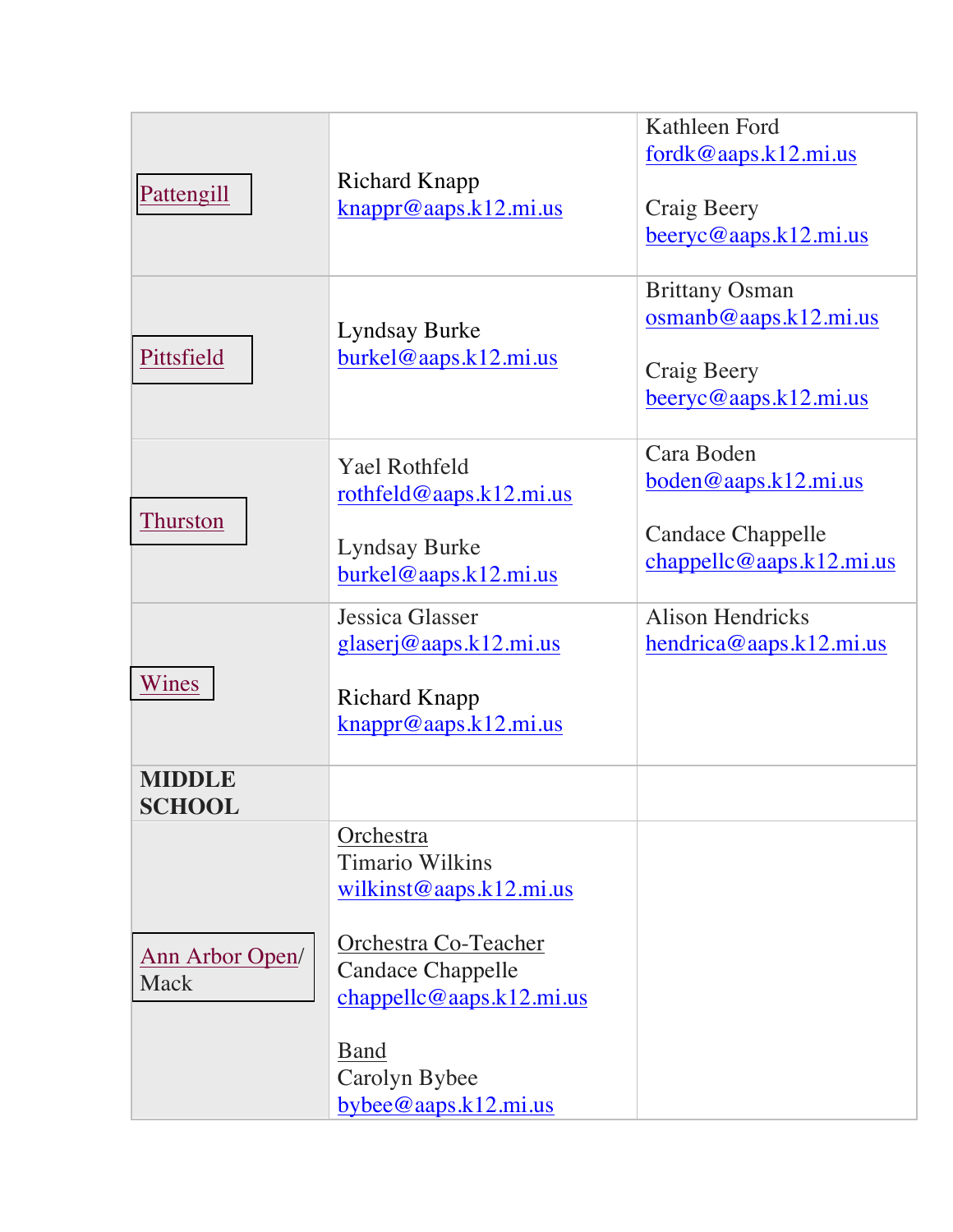|               | <b>Band Co-Teacher</b><br>Erin Lilliefors<br>$l$ illieforse@aaps.k12.mi.us<br>Jayme Kelmigian<br>kelmigianj@aaps.k12.mi.us |  |
|---------------|----------------------------------------------------------------------------------------------------------------------------|--|
|               | Orchestra<br>Abby Alwin<br>alwin@aaps.k12.mi.us                                                                            |  |
|               | Orchestra Co-Teacher<br>Paul Bailey<br>baileypl@aaps.k12.mi.us                                                             |  |
| <u>Clague</u> | <b>B</b> and<br>Jay MacArthur<br>macarthj@aaps.k12.mi.us                                                                   |  |
|               | <b>Band Co-Teacher</b><br>Deb Katz<br>katz@aaps.k12.mi.us                                                                  |  |
|               | <b>Band</b><br>Cary Kocher                                                                                                 |  |
| Forsythe      | kocher@aaps.k12.mi.us<br>Band co-teacher<br>Erin Lilliefors<br>lillieforse@aaps.k12.mi.us                                  |  |
|               | Choir<br>Alice Tillman<br>tillman@aaps.k12.mi.us                                                                           |  |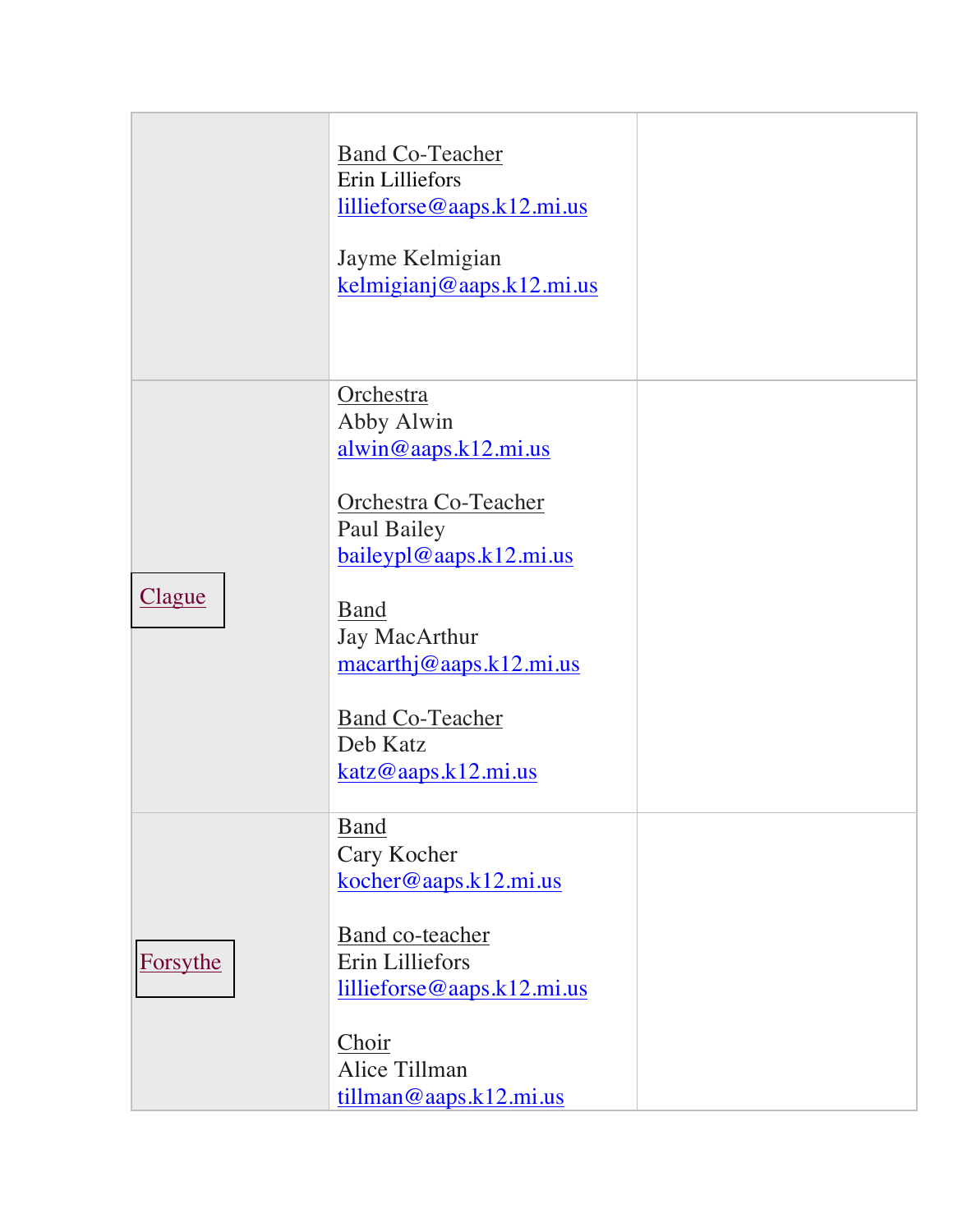|                 | Orchestra<br>Kristi Crowell<br>crowellk@aaps.k12.mi.us<br>Orchestra Co-Teacher<br>Paul Bailey<br>baileypl@aaps.k12.mi.us |  |
|-----------------|--------------------------------------------------------------------------------------------------------------------------|--|
|                 | <b>Band</b><br>Caroline Fitzgerald<br>fitzgerc@aaps.k12.mi.us                                                            |  |
|                 | <b>Band Co-teacher</b><br>Evaristo Rodriguez<br>rodrigueze@aaps.k12.mi.us                                                |  |
| <b>Scarlett</b> | Orchestra<br><b>Brittany Osman</b><br>osmanb@aaps.k12.mi.us                                                              |  |
|                 | Orchestra Co-Teacher<br>Paul Bailey<br>baileypl@aaps.k12.mi.us                                                           |  |
|                 | Choir<br>Corey Bergman                                                                                                   |  |
|                 | Orchestra<br>Sarah Gibson<br>gibsons@aaps.k12.mi.us                                                                      |  |
| <b>Slauson</b>  | Orchestra Co-Teacher<br>Rosalie Koenig<br>koenig@aaps.k12.mi.us                                                          |  |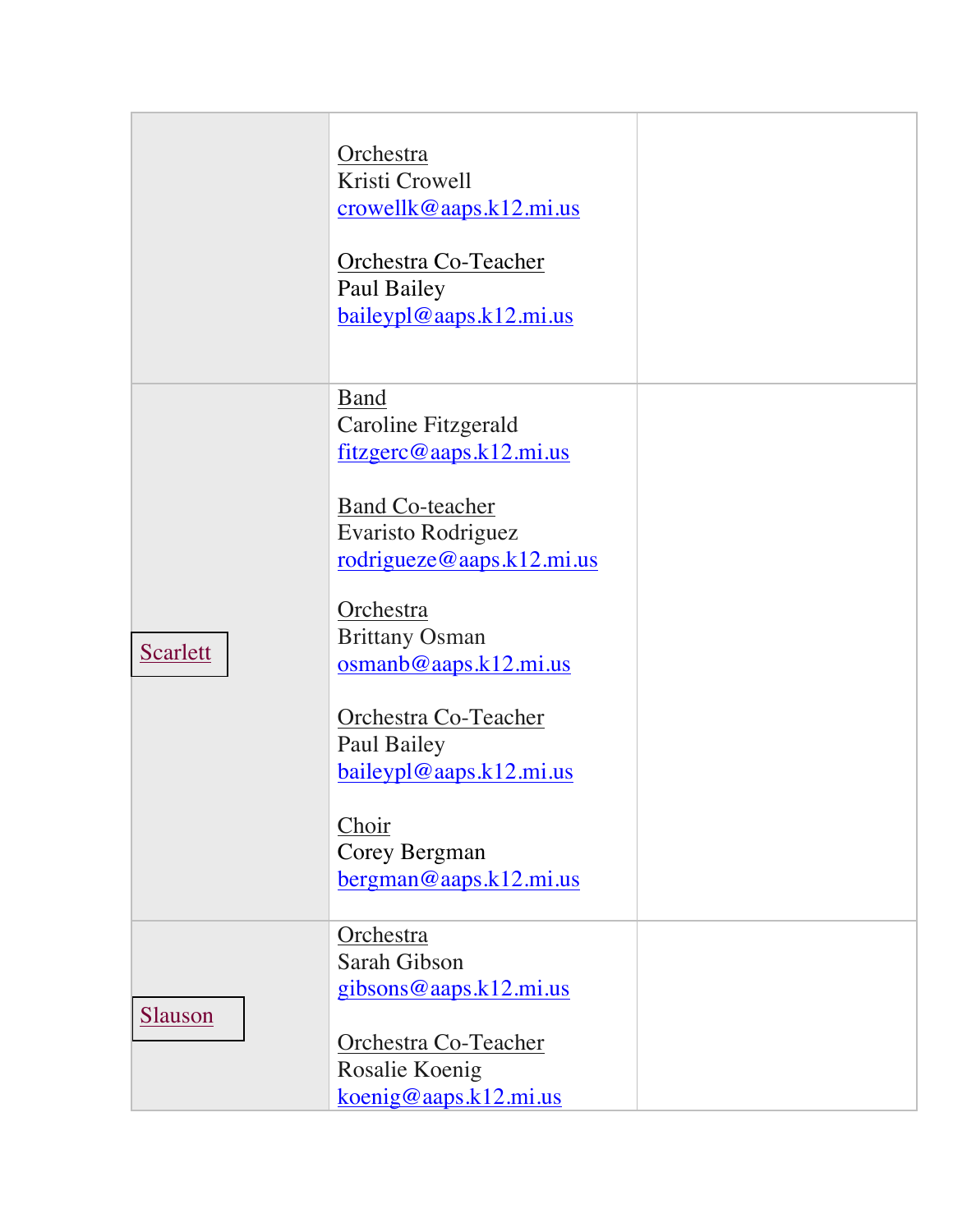|                                   | <b>Band</b><br><b>Gene Bartley</b><br>bartley@aaps.k12.mi.us<br><b>Band Co-Teacher</b><br>Sarah Kaye<br>kayes@aaps.k12.mi.us<br>Choir<br><b>Andrew Steck</b><br>stecka@aaps.k12.mi.us          |  |
|-----------------------------------|------------------------------------------------------------------------------------------------------------------------------------------------------------------------------------------------|--|
| <b>Tappan</b>                     | Orchestra<br>Julia Knowles<br>$k$ nowlesj@aaps. $k$ 12.mi.us<br>Orchestra Co-Teacher<br>Kathleen Ford<br>fordk@aaps.k12.mi.us<br><b>Band</b><br><b>Lauren Stout</b><br>$stout1@aaps.k12.mi.us$ |  |
|                                   | <b>Band Co-Teacher</b><br>Craig Beery<br>$\frac{\text{beeryc@aaps.k12.mi.us}}{$<br>Choir<br><b>Bonnie Kidd</b><br>kidd@aaps.k12.mi.us                                                          |  |
| Ann<br>Arbor STEAM<br>(Northside) | Orchestra<br><b>Candace Chappelle</b><br>chappelle@aaps.k12.mi.us                                                                                                                              |  |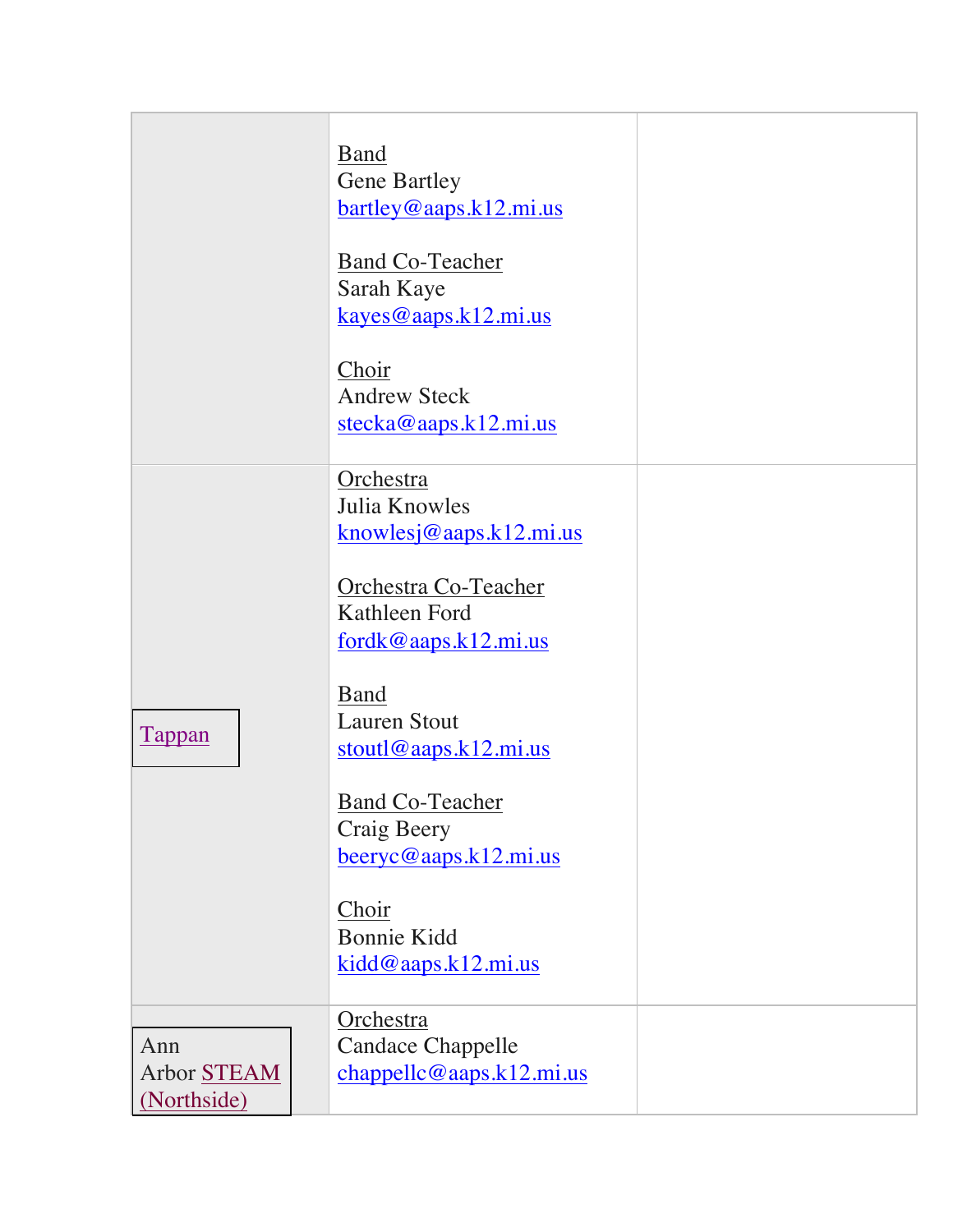|                    | <b>Band</b>                       |  |
|--------------------|-----------------------------------|--|
|                    | Cara Boden                        |  |
|                    | $boden@aaps.k12.mi.us$            |  |
|                    |                                   |  |
|                    | <b>Band Co-Teacher</b>            |  |
|                    | Sarah Kaye                        |  |
|                    | kayes@aaps.k12.mi.us              |  |
| <b>HIGH SCHOOL</b> |                                   |  |
|                    |                                   |  |
|                    | Jazz Band                         |  |
| <b>Community</b>   | Jack Wagner                       |  |
|                    | wagnerj@aaps.k12.mi.us            |  |
|                    |                                   |  |
|                    | Choir                             |  |
|                    | Kent Wattleworth                  |  |
|                    | wattleworthk@aaps.k12.mi.us       |  |
|                    | Bonnie Kidd- Co-teacher           |  |
|                    |                                   |  |
|                    | kidd@aaps.k12.mi.us               |  |
|                    | Orchestra                         |  |
|                    | <b>Timothy Krohn</b>              |  |
|                    | krohnt@aaps.k12.mi.us             |  |
|                    |                                   |  |
| Huron              | Reid Smith- Co-teacher            |  |
|                    | $s$ mithr@aaps.k12.mi.us          |  |
|                    |                                   |  |
|                    | <b>Band</b>                       |  |
|                    | Rob Ash                           |  |
|                    | $\underline{ashr@aaps.k12.mi.us}$ |  |
|                    |                                   |  |
|                    | Allison Hendricks -Co-            |  |
|                    | Teacher                           |  |
|                    | hendricksa@aaps.k12.mi.us         |  |
|                    |                                   |  |
| Pathways to        | <b>Josh Leege</b>                 |  |
| <b>Success</b>     | $leegej@aaps.k12.mi.us$           |  |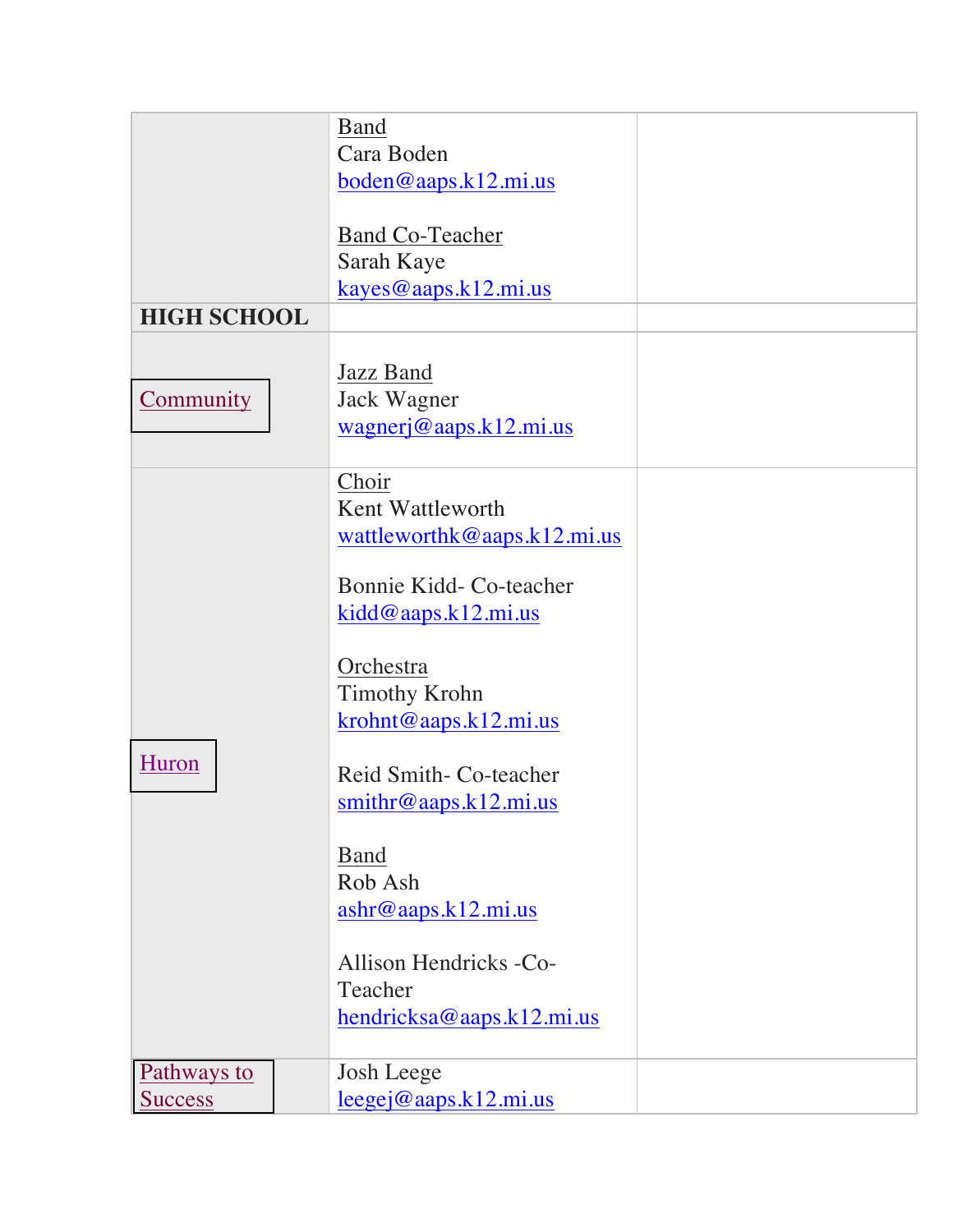| Pioneer        | Choir<br><b>Steve Lorenz</b><br>$lorenzs@aaps.k12.mi.us$<br>Orchestra<br>Jonathan Glawe<br>glawej@aaps.k12.mi.us<br>Reid Smith-Co-teacher<br>$\frac{\text{smithr@aaps.k12.mi.us}}{\text{smithr@aaps.k12.mi.us}}$<br><b>Band</b><br>David Leach<br>$leachd@aaps.k12.mi.is$<br><b>Band Co-Teacher</b><br>Jeff Garcia<br>garciajeff@aaps.k12.mi.us |  |
|----------------|-------------------------------------------------------------------------------------------------------------------------------------------------------------------------------------------------------------------------------------------------------------------------------------------------------------------------------------------------|--|
| <b>Skyline</b> | Choir<br>Lindsay CieChanski<br>ciechan@aaps.k12.mi.us<br>Orchestra<br>Andrea Cowper<br>$\frac{\text{cowper@aaps.k12.mi.us}}{$<br>Orchestra Co-Teacher<br>Kathleen Ford<br>$ford@aaps.k12.mi.us$                                                                                                                                                 |  |